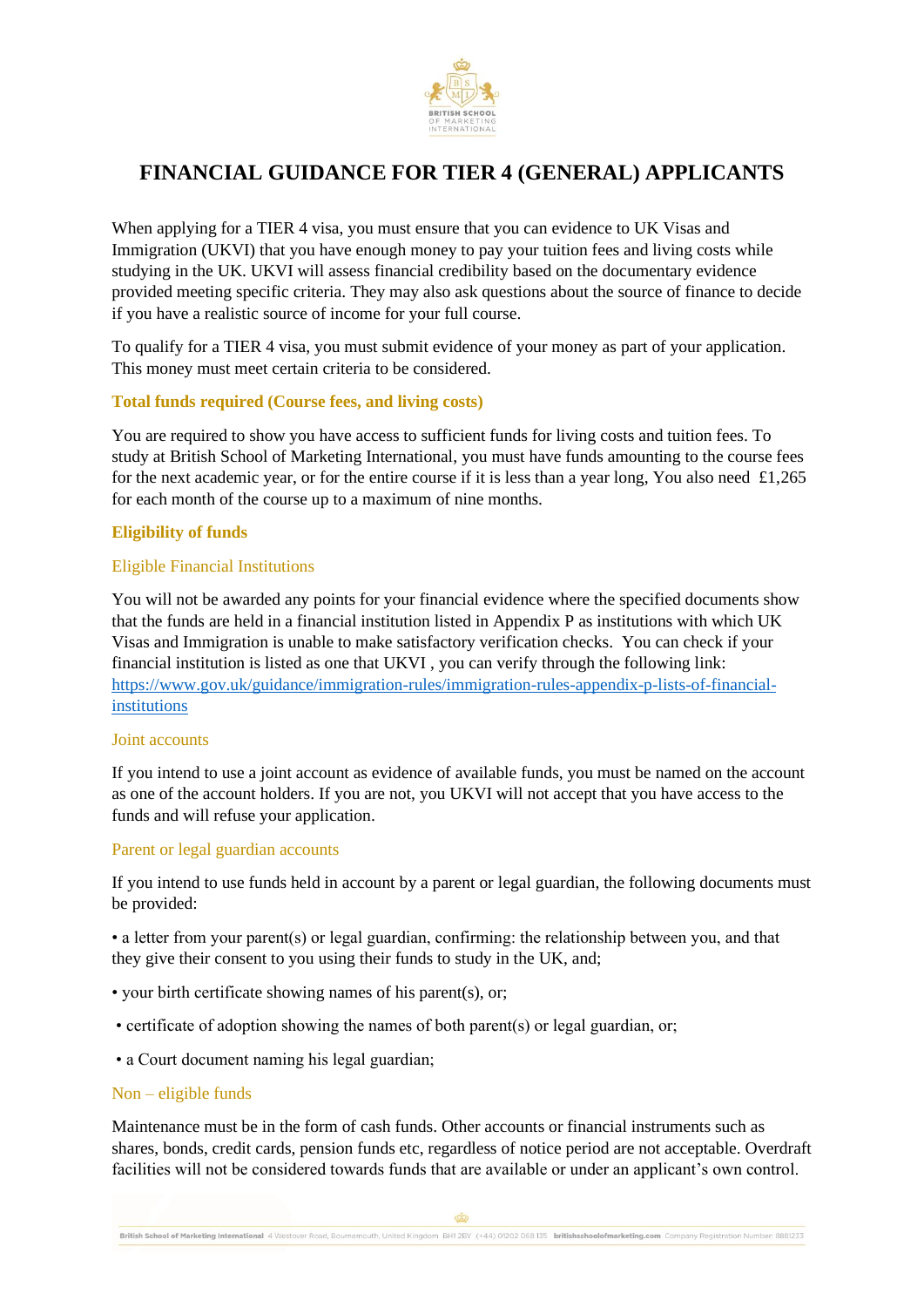

### **Documents that may be used as evidence of money**

The applicant is required to provide particular types of document as evidence, check the list below to see if the evidence you have is acceptable and what details the evidence needs to show.

Personal bank or building society statement

The statements must clearly show:

- Your name or your parent(s) or legal guardian's name
- the account number
- the date of each statement
- the financial institution's name
- the financial institution's logo
- any transactions during the specified period
- that the funds in the account have been at the required level throughout the specified period
- printed on the bank's or building society's letterhead

### Electronic Bank Statements

• Accompanied by a letter from bank on company headed paper confirming authenticity of the electronic statement, or;

• an electronic bank statement bearing the official stamp of the bank or building society in question on every page

The statements must not be mini statements from automatic teller machines (ATMs)

### Certificate of Deposit

• the certificate of deposit must have been issued within 31 days of the date of application

• at least 28 days must have elapsed between the date of the deposit and the date of issue of the certificate

#### A building society pass book

Must clearly show:

- the name of the applicant or the applicant's parent(s) or legal guardian's name
- the account number
- the building society's name and logo
- any transactions during the specified period
- that there have been enough funds in the applicant's account throughout the specified period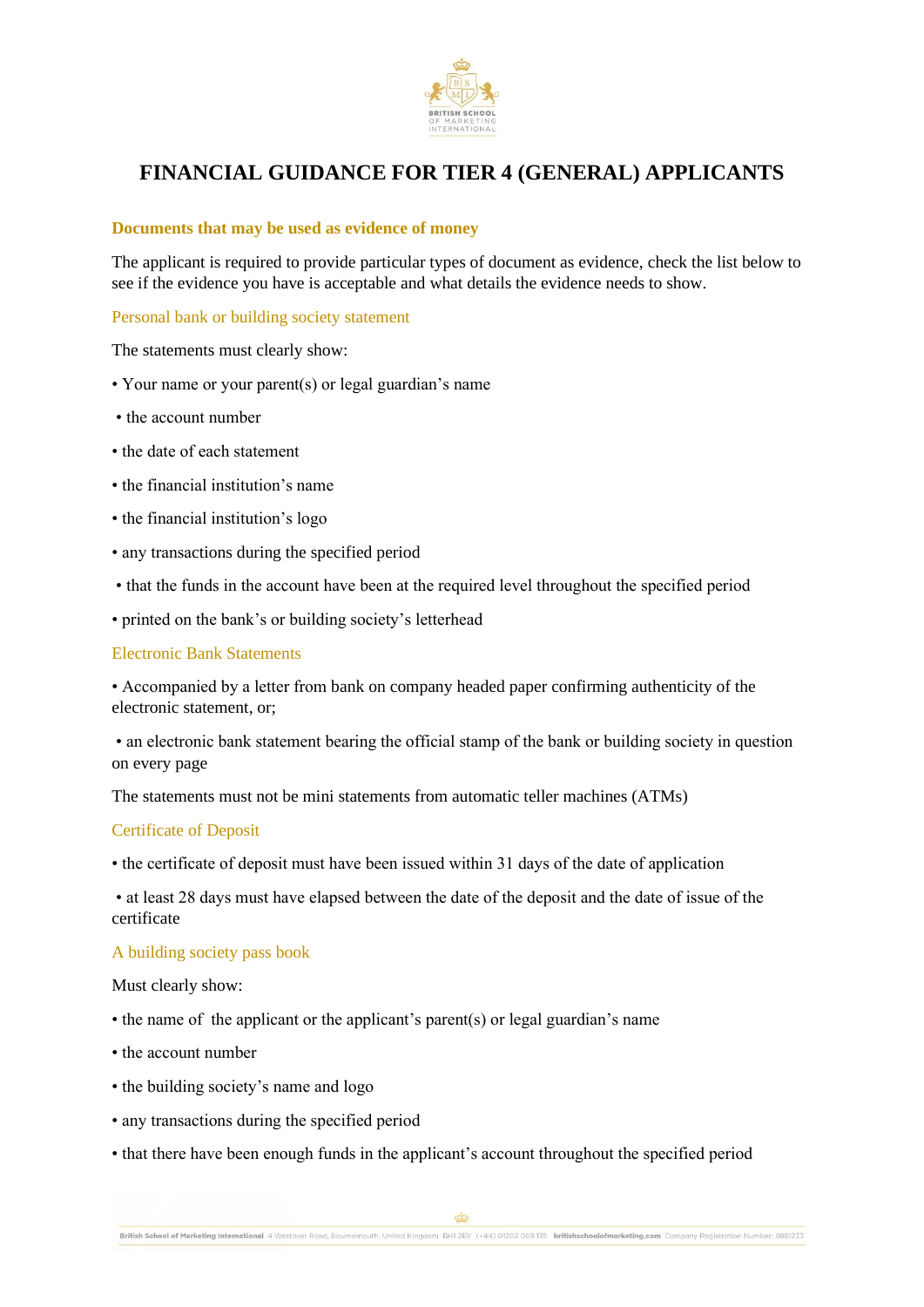

A letter from your bank or building society

Or a letter from a financial institution regulated for the purpose of personal savings accounts by the Financial Conduct Authority (FCA) and the Prudential Regulation Authority (PRA) or, for overseas accounts, the official regulatory body for the country in which the institution operates and the funds are located:

- The letter must be dated no earlier than 31 days before the date of the application;
- The letter must be on the financial institution's letterhead or official stationery;

The letter must clearly show:

- Your name or your parent(s) or legal guardian's name
- the account number
- the date of the letter
- the financial institution's name and logo
- the funds held in the applicant's account, and

• confirmation that there have been enough funds in the applicant's account throughout the 28 day period;

### An original loan letter from a financial institution

Provided by the national government, state or regional government, or by a government sponsored student loan company or part of an academic or educational loans scheme regulated for the purpose of student loans by either the Financial Conduct Authority (FCA) and the Prudential Regulation Authority (PRA) or, in the case of non-UK accounts, the official regulatory body for the country the institution where the money is held, Your loan letter must clearly show:

- your full name
- the date of the letter
- the financial institution's name and logo
- the money available as a loan

• for applications for entry clearance, that the loan funds are or will be available to the applicant before he travels to the UK, unless the loan is an academic or student loan from the applicant's country's national government and will be released to you upon arrival in the UK

• there are no conditions placed upon the release of the loan funds to the applicant, other than making a successful application for a Tier 4 visa

• the loan is provided by the national government, the state or regional government or a government sponsored student loan company or is part of an academic or educational loans scheme.

The letter must be dated no more than 6 months before the date of the application.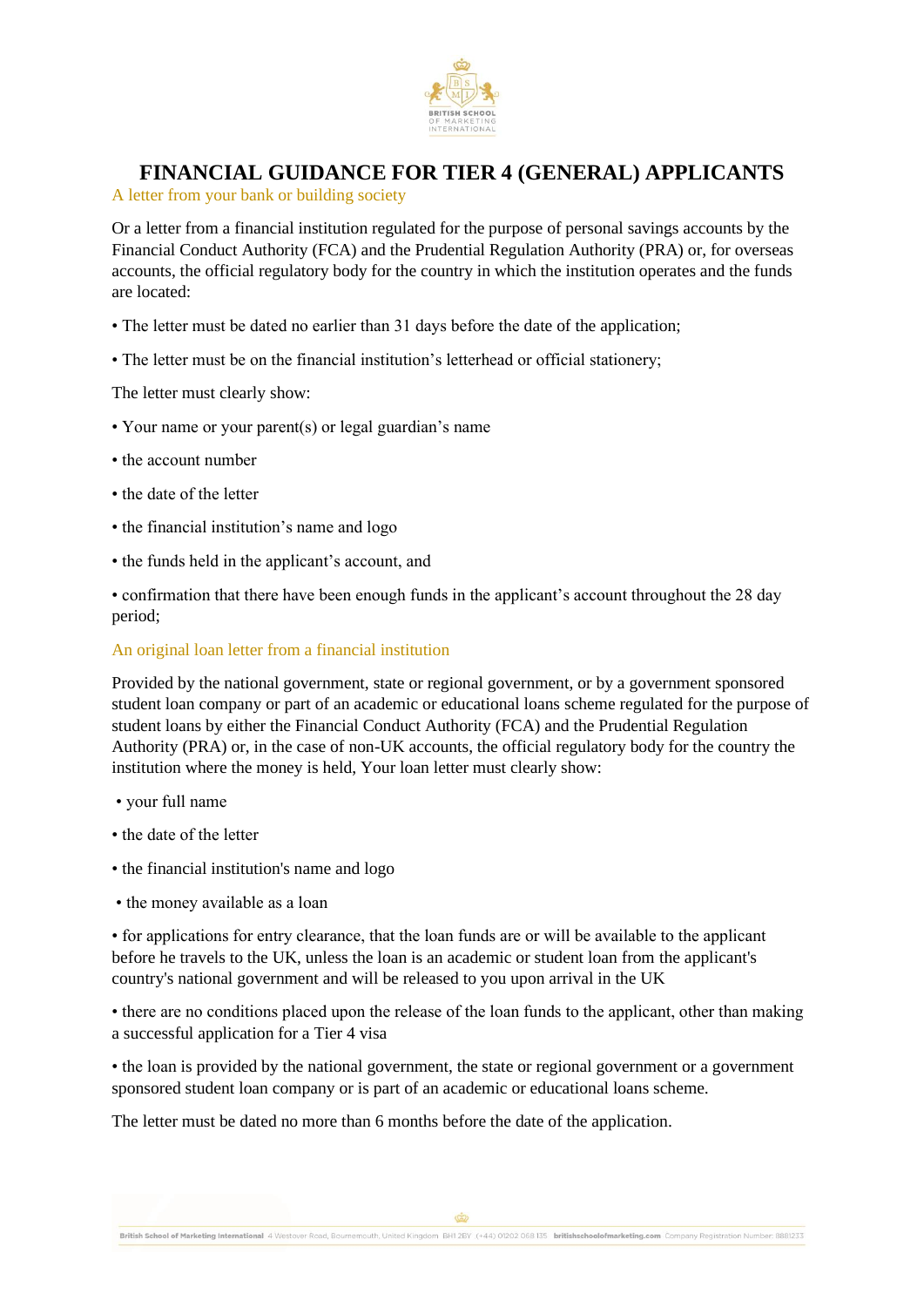

### Confirmation from an official financial sponsor

This should be your government, the British Council or any international organisation, international company, University or Independent school. You must provide a letter of confirmation from his official financial sponsor, on official letter-headed paper bearing the official stamp of that organisation, which clearly shows:

- Your name
- the name and contact details of the official financial sponsor
- the date of the letter
- the length of the official financial sponsorship

• the amount the sponsor is giving, or statement that the official financial sponsor pay all fees and living costs.

### **Time period and exchange rate**

### Time period

You must have all of the funds you intend to count towards their maintenance requirements in the nominated eligible account for a consecutive 28-day period by the time they make their Tier 4 application.

The amount that will be used to calculate your maintenance sum will be the lowest balance during that consecutive 28-day period.

The end date of the 28-day period will be taken as the date of the closing balance on the most recent of the specified documents (where specified documents from two or more accounts are submitted, this will be the end date for the account that most favours you). Your document must be dated no earlier than 31 days before the date of visa application.

### Exchange rate

Where the funds are in one or more foreign currencies, you must have the specified level of funds when converted to pound sterling  $(E)$  using the spot exchange rate which appears on [www.oanda.com](http://www.oanda.com/) on the date of the visa application.

When planning to save your money in your account, you should ensure that you have at least £250 more than the exact sum required at the start of saving your money for the 28-day period. This will mean that if the exchange rate changes between when you start saving and when you make your visa application, you will have some protection against unfavourable exchange rate changes.

### Immigration Health Surcharge

The immigration health surcharge is a financial contribution to the UK's National Health Service. You will have to pay this as part of your visa application, when your course is more than six months. The charge is £300 per year for a student, so if you will be given a visa for 3 years your charge will be £900.

Further information is available on the Home Office website: